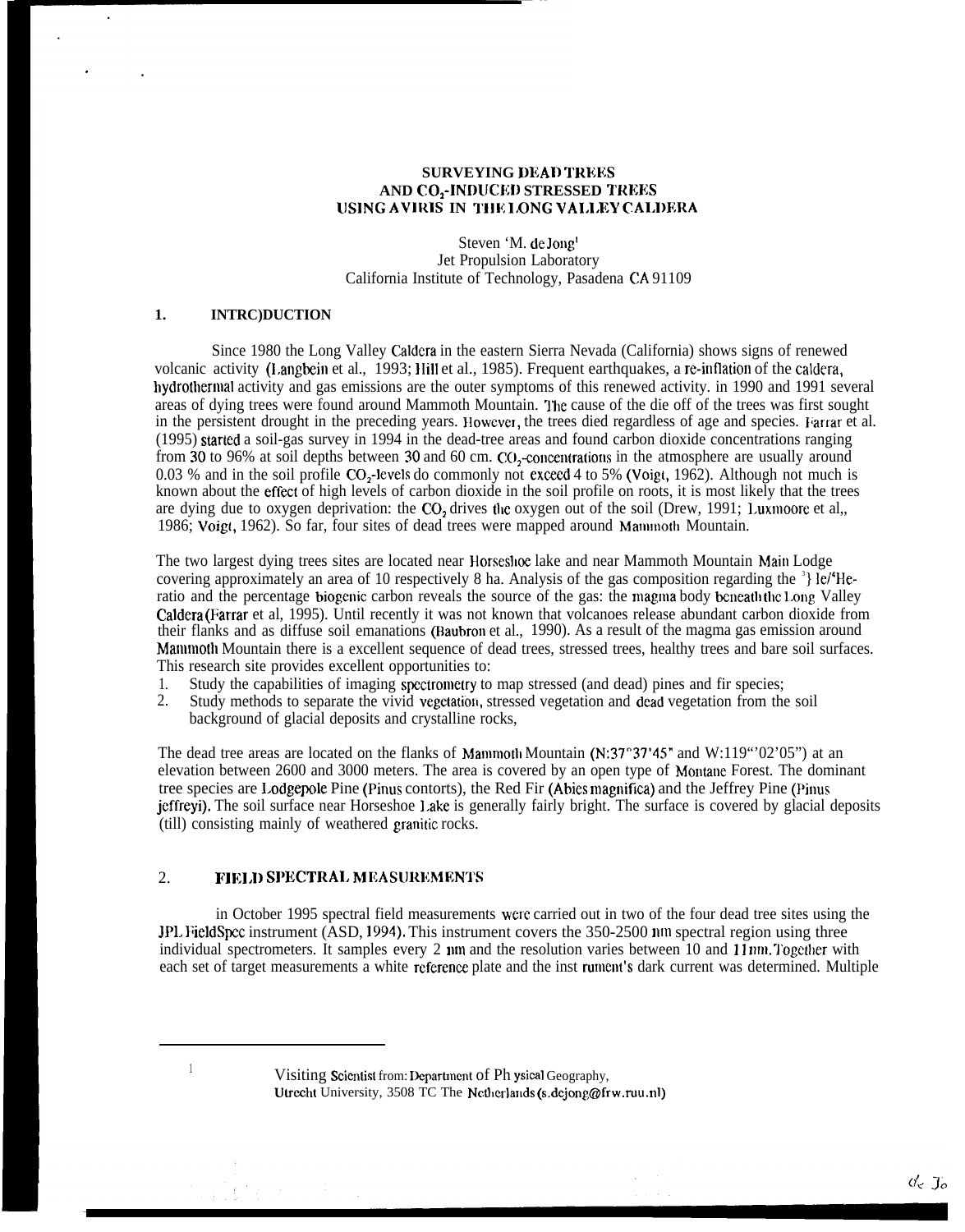

**Figure** 1: Examples of Field Spectra  $(n=8)$  for litter and healthy, dead and stressed Lodgepole Pines (Pinus contorts spp. murrayana).

target measurements were averaged to increase the signal-fo-noise ratio. The dark current was subtracted from tbe raw spectral measurements and the white reference measurements were used to convert the raw data to reflectance. Spectral behaviour of several surfaces was measured: healthy trees (several species), stressed and dead trees, the Iitler layer, dead trunks, bare soil surfaces and rock outcrops and some Ieference sites for radiometric image corrections. Trees were considered 'stressed' if several branches were dead or if at least some of the needles had lost color.

'J"he field speetra were. then analyzed on their information content regarding healthy, stressed and dead trees ancl the soil background reflectance. The results yield a physical basis for the interpretation of AVIRIS imagery. Figure 1 show some examples of the collected field spectra of Lodgepole Pines. The spectra show clearly the presence respectively the absence of the chlorophyll absorption near 680 mu in the healthy and dead LodgePole Pine spectra. Anal ysis methods applied to the field spectra are 1) standard normalization procedures, 2) first derivative transform, and 3) convex hull transform and automatic absorption feature finding.

Hirst derivative analysis (Curran, et al. 1992; Wessman et al., 1989) is a common method to enhance abrupt changes in the spectral curve of objects e.g. to enhance the red edge for vegetation. The convex hull transformation is a method to normalize spectra (De Jong, 1994a; Sedgewick, 1983). The convex-hull technique is analogous to fitting a rubber band over a spectrum to form a continuum. The difference between the hull and original spectrum is subtracted from a constant to obtain a hull-difference. Such a normalization of the spectra allows the application of quantitative absorption feature characterization.

The figures 2 and 3 and table 1 show some preliminary results. ligure 1 and 2 show the reduced chlorophyll absorption for the stressed LodgePole Pine and the absent chlorophyll absorption for the dead Pine. The red edge or blue shift (Curran et al., 1992) is visible but not very pronounced in the derivative spectra shown in figure 2. The spectral range from 1400 to 1700 displays an increasing brightness with decreasing water content (from healthy to dead pines to litter). The spectra for dead pines and litter show the absorption features for lignin around 1720 nm, described by Ustin et al. (1991), Peterson et al. (1988), Wessman et al. (1989) and Weyer (1985). Furthermore, the range from 1500 to 1750 nm shows a positive first derivative for the vegetative features while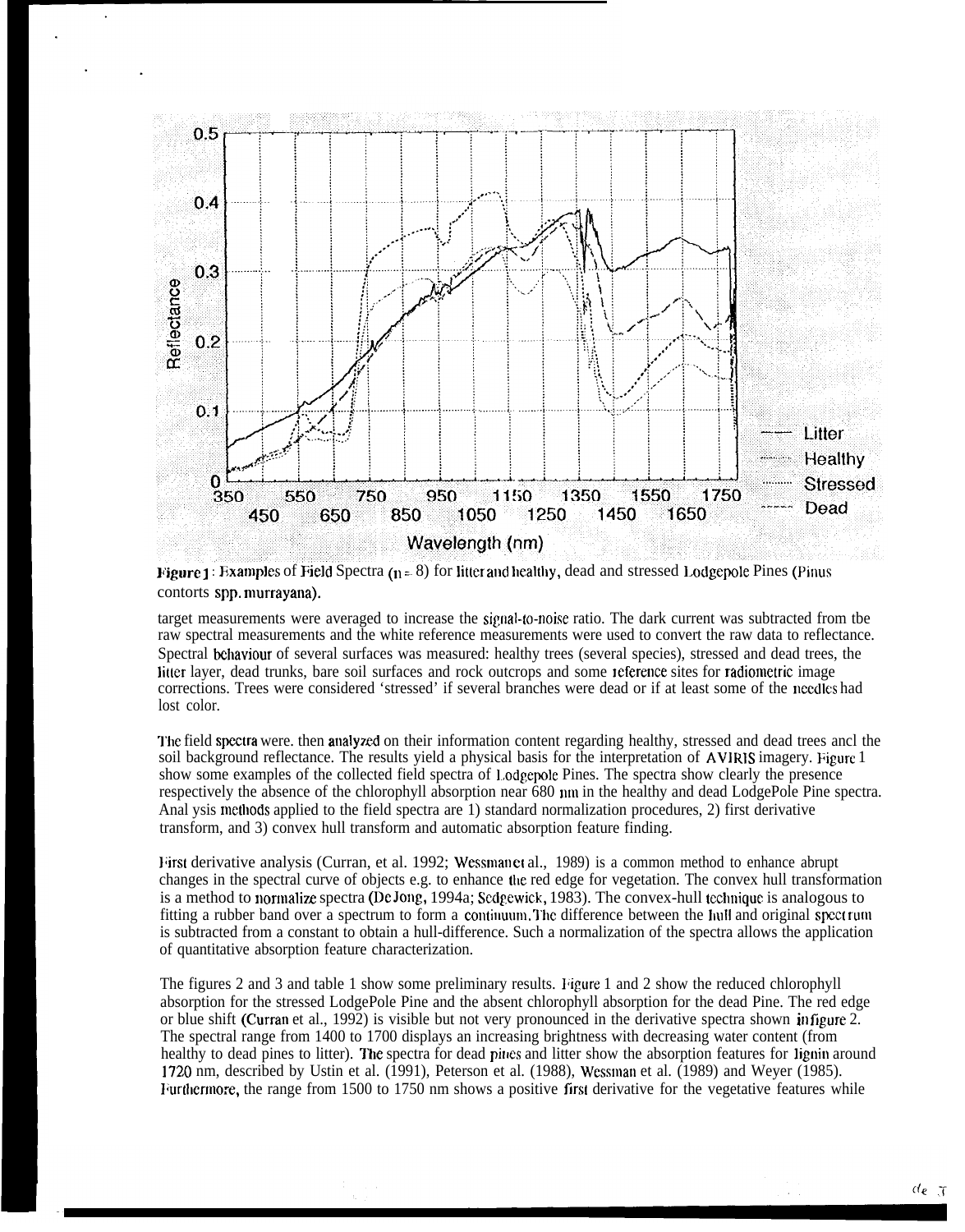

**Figure 2:** First Derivavtive Spectra (500 .850 nm) of Field Measurements of a Dead, Stressed and Healthy 1.odgepolc Pine.

non-vegetative objects are usually flat or even show the decrease of solar energy in this region. Figure 3 presents spectra derived from an AVIRIS image of August 23rd, 1994. These normalized image spectra also display the lignin absorption features and the positive s1opc for vegetation between 1 S00 and 1650 nm. Some first results for the convex hull transformation of the field spectra (0.4 -2.5  $\mu$ m) are shown in table 1. Water is the most dominant absorption feature identified by the automatic absorption feature algorithm. The stressed Lodgepole Pine shows a decrease in chlorophyll absorption of approximately 15% compared to the healthy tree. The lignin absorption features for tbe litter spectrum and for tbe dead l.odgepole Pine spectrum arc only identified if tbc 'dcptb tolerance' of tbe algorithm is reduced. Absorption features are then found at 1724 nm with a depth of respectively 1.60 and 3.53.

## 4. **AVJRIS IMAGE ANAI.YSB**

Three AVIRIS images of tbe Mammoth Mountain region were retrieved from the JPL archive acquired at the following dates: May 21st 1994, August 23rd, 1994 and June 22nd, 1995. Tbe AVIRIS radiance data were converted to reflectance using the empirical line method. A linear regression function was computed between the field reflectance and tbe AVIRIS data of a dark and a bight surface (a large asphalt parking lot near Mammoth Mountain I.edge and a gravel field south of Mammoth Village). Reflectance of a number of sites throughout the tbrec multi-temporal images were compared to verify tbe results of the empirical line conversion, The next steps in this research are 1) to study further the AVIRIS spectral properties of the dead trees area at Horseshoe Lake,  $\hat{2}$ ) to examine the temporal changes of the dead trees areas using the AVIRIS images available for different dates, 3) to study stress indicators for tbe Pine t recs and 4) to use spectral unmixing to produce a map of stressed, dead and healthy trees.

### 4.1 Dead **Tree Image Transect**

in tbe August 1994 image a transect was put over the dead tree area near Horseshoe Lake. The transect covers from north-east to south-west: the Borrow pit, stressed trees, dead t rces and bare soil areas, dead and stressed trees and healthy trees. Along this transect tbe spectral information is analyzed regarding chlorophyll ab-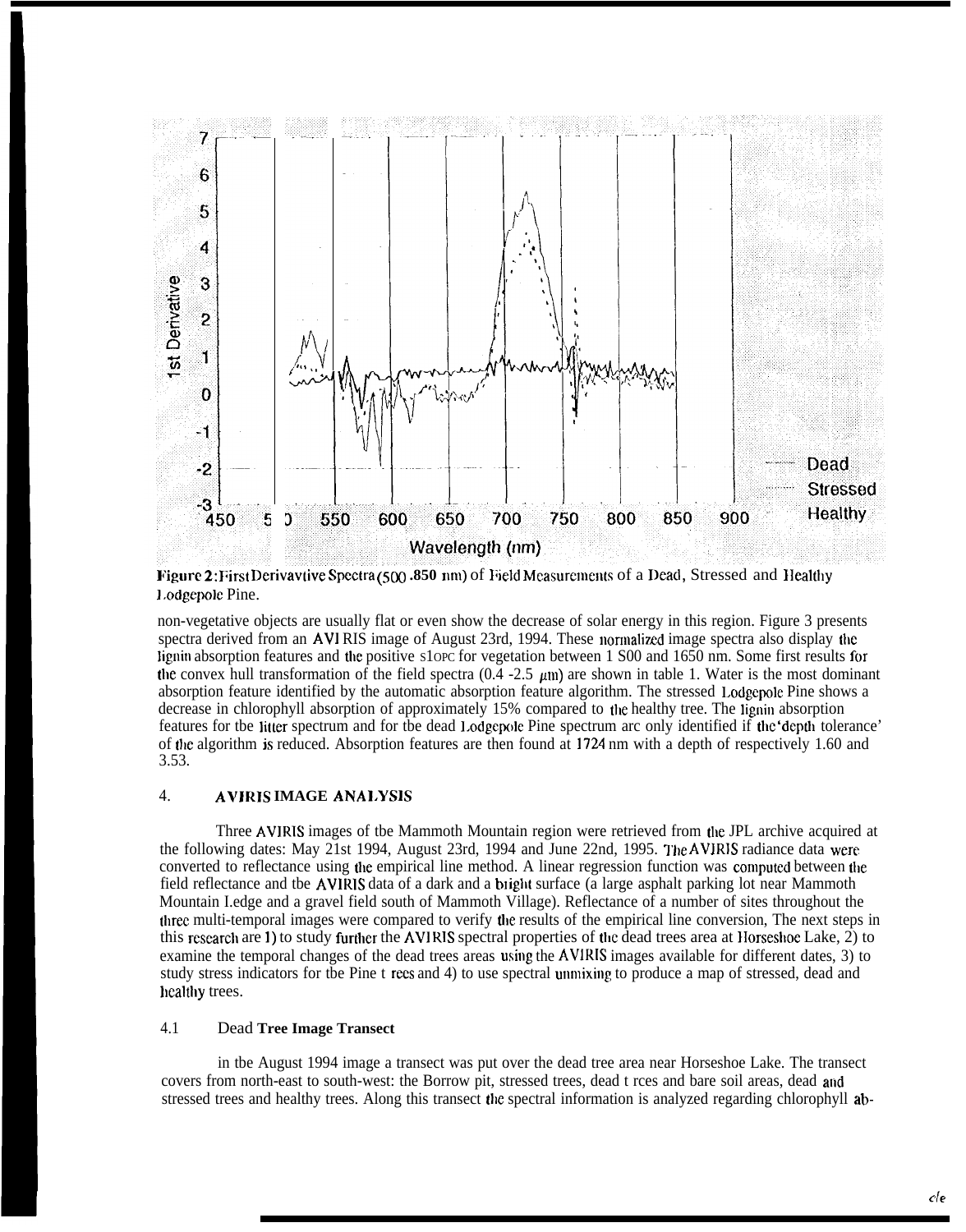

**Figure 3:** Normalized AVIRIS Spectra (1450 . 1800 nm) of Healthy, Stressed and Dead Pine Species near 1 lorsesboe 1,ake.

sorption, lignin absorption and stress indicators. **Figure 4 shows a 3D** plot of the transect. The Y-axis show the AVIRIS spectral bands from 460 to 1250 nm, the X-axis assigns the distance along the transect (total distance is approximate] y 1200 m) and the Z-axis reflectance. Pixels 74 to 77 (X-axis) show the high reflectance throughout the spectrum of the brigbt surface of the Borrow pit, Pixels 62 to 74 cover an area of stressed pine trees, the typical vegetation shape of the spectrum is still visible but chlorophyll absorption is reduced, Pixels 46 to 60 covers an area of exclusively dead trees and of bright soil surfaces of weathered granite and glacial till (many trees have been cut and removed from this former campground). Pixels 20 to 45 show a transition zone of stressed and healthy pine trees. The beginning of the transect is an area of vivid deciduous trees and pine species wjth a strong chlorophyll absorpt ion and a significant infrared reflectance.

### **4.2 Multi-temporal Analysis**

**<sup>I</sup>**

A multi-temporal analysis of the three available airborne inufges was carried out to assess the temporal changes of forest cover between the first available AV1 RIS scene (940521) and the last acquired image (950622). The three images were geometrically matched to one another using ground control points and a first degree polynomial warping algorithm. Next a Normalized Difference Vegetation Index (NDVI) was computed for each image. Large NDVI values indicate pixels with high proportions of green biomass, low values indicate pixels of bare soil, water bodies or built up areas and intermediate values give an indication for differences in coverage with green vegetation (De Jong, 1994b; Tucker, 1979). The three multi-temporal NDVI images were displayed as **a** red, green and blue combination and visually interpreted. Different combinations of red, green and blue mark a change of NDVI values, which is an indication for an increase or decrease of vegetative cover. Results show that tbc Horseshoe Lake dead trees area is fairly constant over the 13 months studied. Only the western edge of this region shows some minor enlargement. The second dead tree area further uphill of Horseshoe Lake shows a significant decrease of NDVI values over time and hence, an important enlargement of the dead tree area since May 1994. At the western flank of Mammoth Mountain uphill of Satcher Lake another area of diminishing NDVI values was found. It was first identified as a fifth, so far unknown **dead** tree area. However, image and topographic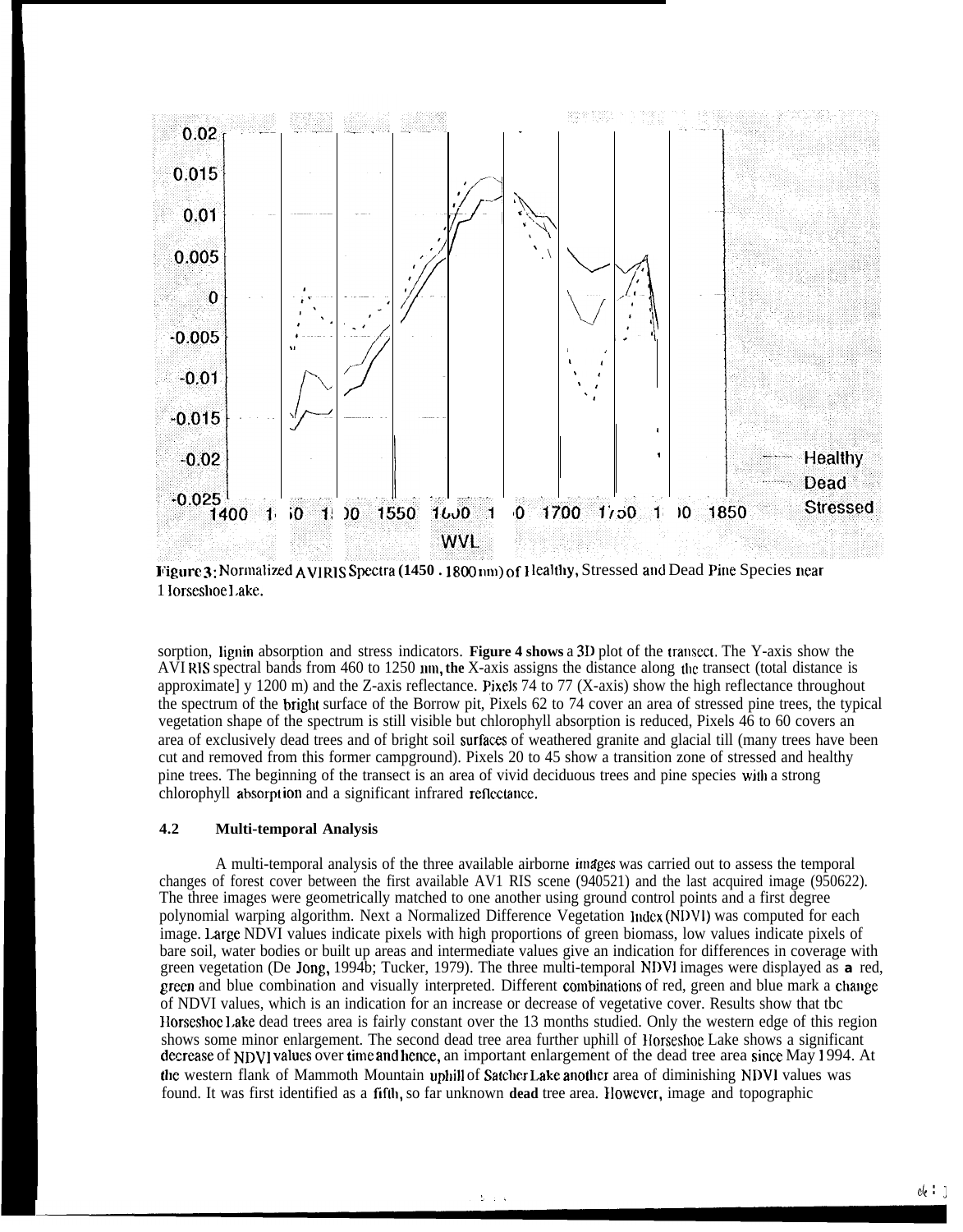

Figure 4: 3-Dimensional Plot of the AVIRIS image Transect near Horseshoe Lake. The Transect Crosses a Gravel Pit and Healthy, St ressed and Dead Pine Trees. The X, Y, Z Axes Represent Respectively the Distance along the Transect, the AVIRIS Spectral Range from 460 to 1250 nm and the Reflectance.

interpretation revealed that it is most probably an avalanche area where some trees vanished. Fieldwork must reveal the definite cause of the NDVI drop as differences in snow cover hampers multi-temporal image interpretation. The dead tree areas near Reel Lake and the Mammoth main lodge are unfortunately outside the Coverage of this multitemporal data set.

#### 4.3 **Stress Indicators**

The first sign that vegetation is exposed to stress (senescence, water deficiency, or herbicide) is usually a decrease of the absorption by chlorophyll (Carter, 1994; Carter & Miller, 1994; Hoque & Hutzler, 1992; Ruth et al., 1991). These subtle changes of light absorption are at first detectable at the edges of the chlorophyll absorption feature i.e. around 605 nm and 695 nm. The plant stress indicators proposed by Carter (1994) were applied to the field and image spectra to determine its suitability to map the stressed' pines near Mammoth. Reflectance ratios as stress indicator suggested by Carter (1994) use the following bands:  $606$  and  $760$  nm,  $695$  and  $420$  nm or  $695$  and 760 nm. If the Mammoth field data (e.g. figure 2) arc compared to Carter's dataset, a small shift of the chlorophyll absorption band towards longer wavelengths seems to occur. This shift might be duc to different vegetation species or to a shift in sensor sensitivity.

Carter's first stress indicator (R606/R760) applied to tbe spectra of figure 1 yields values for healthy, stressed and dead pines of 0.22, 0.2S and 0.45 respectively. Carter (1994) reports values determined in the laboratory ranging from 0.13 to 0.47. The image transect of figure 4 yields values ranging from 0.24 to 0.8 for the tree covered areas. The values for the bare surface areas were not considered. A prerequisite for deriving valuable early stress indications for trees using AVIRIS, requires first a separation of vegetated areas from bare areas. The latter is one of the topics for future planned work.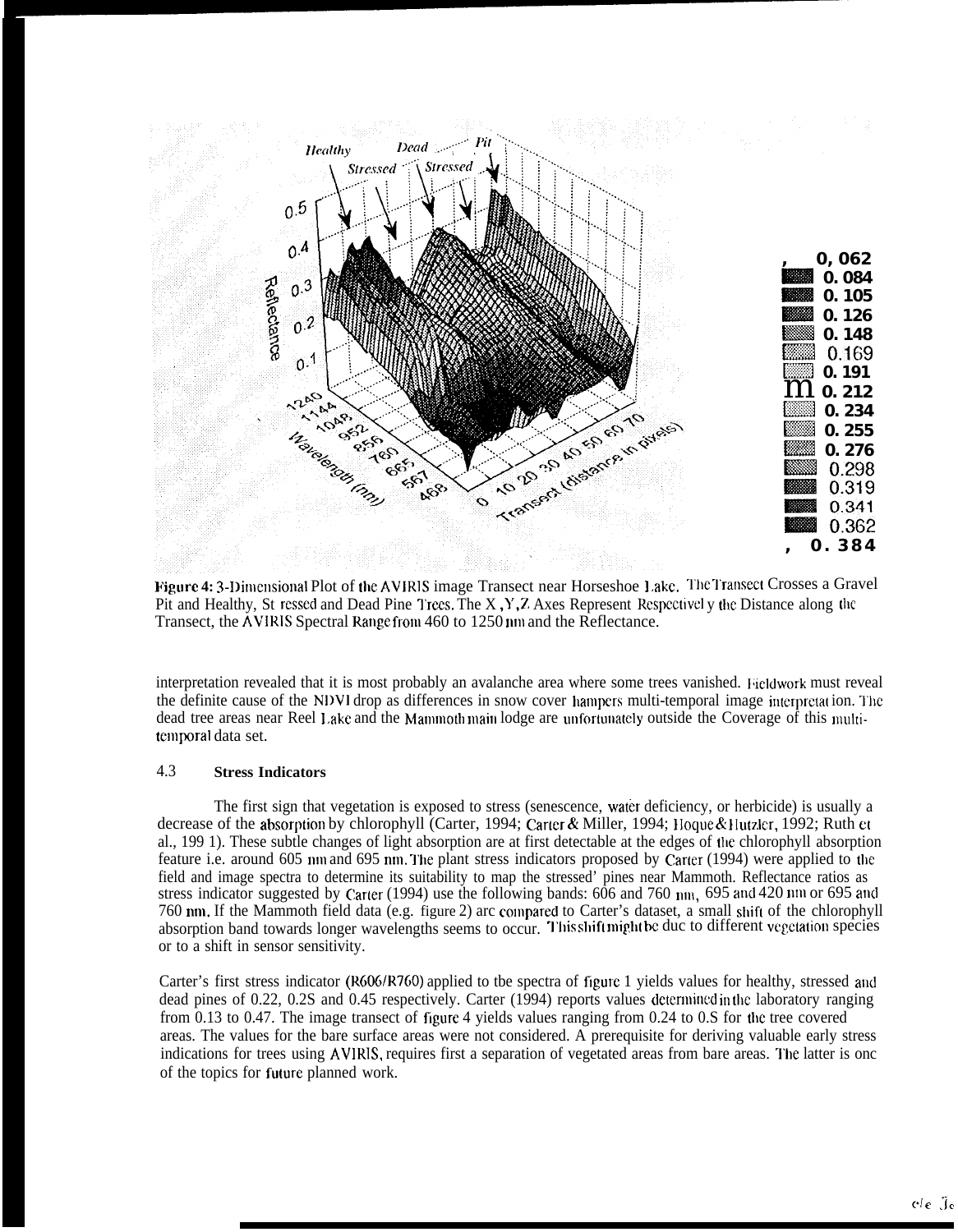| Wavelength       | <b>Depth</b>                                      | Area    | <b>Asymmetry</b> |
|------------------|---------------------------------------------------|---------|------------------|
|                  | Healthy Lodgepole Pine (Pines contorta):          |         |                  |
| 1.8040           | 25.2592                                           | 3.6183  | 0.0314           |
| 1.4540           | 22.2009                                           | 4.79s4  | 0.4094           |
| 0.6860           | 18.44S5                                           | 2.2596  | 2.6633           |
| 1.9860           | 13.6994                                           | 0.3587  | 0.1768           |
| 1.9700           | 13.6013                                           | 0.1553  | 1.9560           |
|                  | Stressed Lodgepole Pine (Pines contorta):         |         |                  |
| 1.8040           | 18.5023                                           | 2.6410  | 0.0441           |
| 1.4460           | 17.5540                                           | 3.S220  | 0.3128           |
| 0.6880           | 14.2796                                           | 1.925s  | 3.1891           |
| 1.9640           | 12.0939                                           | 0.2501  | 0.3853           |
| 1.7940           | 11.8013                                           | 0.1222  | 4,3238           |
|                  |                                                   |         |                  |
| 1.8040           | Dead Lodgepole Pine (Pines contorta):<br>2S. 1266 | 3.5749  |                  |
|                  | 14.9782                                           |         | 0.0278           |
| 1.9640           |                                                   | 0.1669  | 0.5096           |
| 1.9560<br>1.4540 | 14.148s                                           | 0.0831  | 0.5139           |
| 2.1060           | 13.5969<br>11.1379                                | 2.3908  | 0.3469<br>1.5145 |
| 1.7880           | 10.8838                                           | 0.2055  | 0.5303           |
|                  | Litter:                                           | 0.1313  |                  |
| 1.8040           | 31.5548                                           | 4.6171  | 0.0400           |
| 1.9560           | 11.5030                                           | 0.0454  | 1.0037           |
| 1.9600           | 11.3799                                           | 0.1287  | 0.2122           |
| 1.7880           | 9.1239                                            | 0.0661  | 0.8646           |
| 1.4460           | 8.0103                                            | 1.1761  | 0.3211           |
|                  | Healthy Red Fir (Abies magnifica):                |         |                  |
| 1.4460           | 25.3815                                           | 4.6679  | 0.0950           |
| 1.4280           | 2s.2224                                           | 1.0844  | 20.5118          |
| 1.8040           | 24.0184                                           | 3.435'7 | 0.0349           |
| 0.6880           | 23.6689                                           | 2.9338  | 2.9247           |
| 1.9640           | 16.S759                                           | 0.2219  | 1.3108           |
|                  |                                                   |         |                  |

## 4.4 **Spectral** LJnmixing

In the next phase of this study spectral unmixing (Roberts et al., 1993; Adams et al., 1993) will be used to assess the spatial distribution of the stressed and dead trees. A group of spectral end members is currently prepared. Results will be presented at the workshop.

# 5. DISCUSSION ANI) RESULTS

I~icld and image speetra are used in this study to determine the practical use of AVIRIS images to survey CO, induced stress and dead pine trees. First results show either field and image spectra contain information on the chlorophyll absorption and a decline of chlorophyll absorption in ease of stressed trees. In the dead tree areas the chlorophyll absorption is absent but the presence of dead vegetative material can be revealed from absorption features in the  $1500$  to  $1750$  nm range. The use of multi-temporal  $\overline{A}$ VIRIS images appeared useful to detect changes of the surface area of dead and/or stressed trees although the time period of 13 months is rather short and some problems were experienced with differences in snow cover and sun angle. Some preliminary results using AVIRIS images to derive stress indicators for pine trees are encouraging but need further study.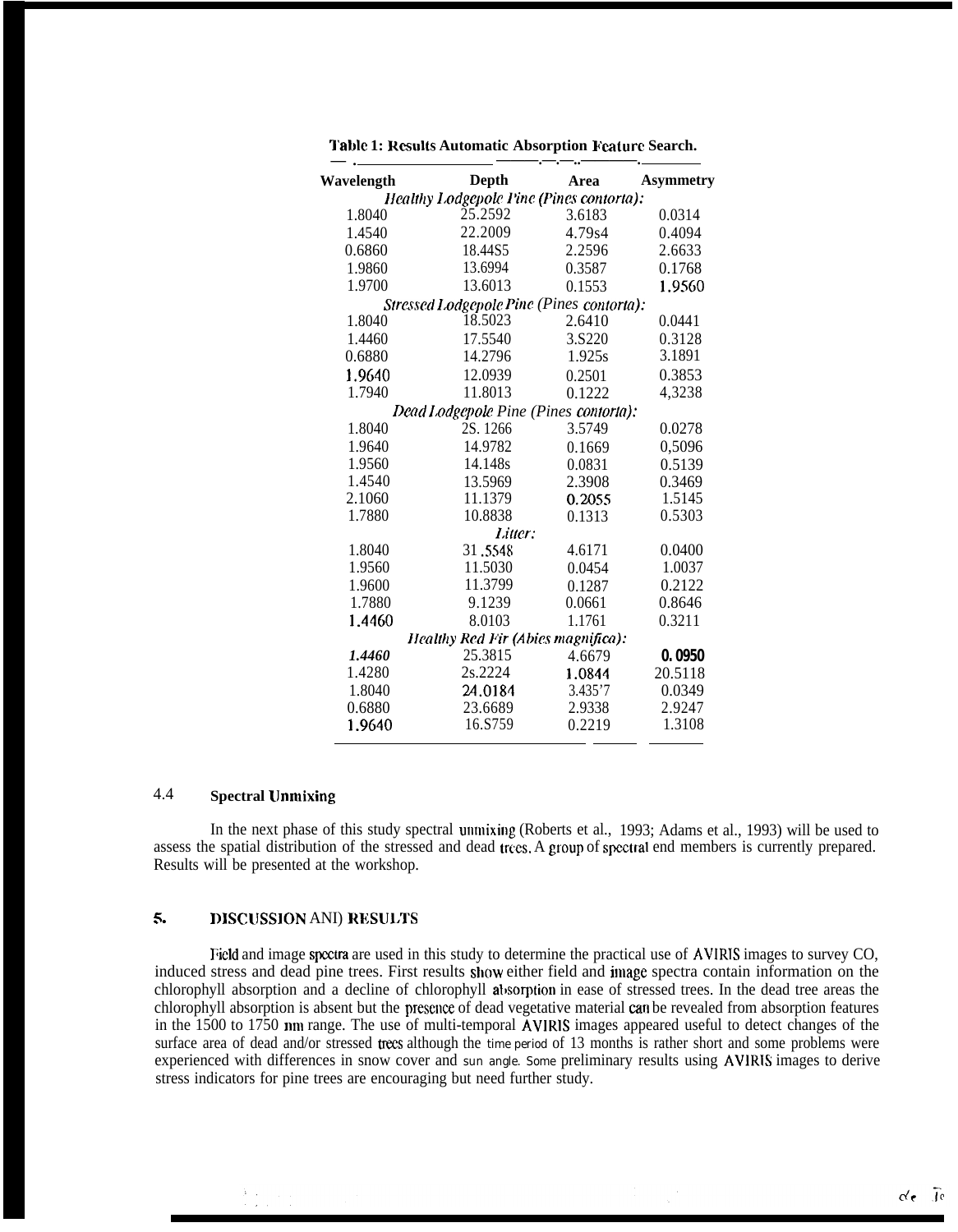### **Acknowledgments**

The research described in this paper was financially supported by the Netherlands Organization for Scientific Research (N WO Talent program). Mr. D.A. Roberts (UCSB) is acknowledged for providing the Prism software and for the fruitful discussions.

### **REFERENCES**

Adams J.Il., M.O. Smith, A.R. Gillespie, 1993, Imaging Spectroscopy: Interpretation Based on Spectral Mixture Analysis. In: Pitters C.M. & P.A.J. Englert (lids.), Remote Geochemical Analysis: Elemental and Mineralogical Composition. Cambridge University Press, New York. pp. 145-166.

ASD, 1994, FieldSpec FR User's Guide. Analytical Spectral Devices inc., Boulder CO.

- Baubron J.C., P. Allard & J.P. Toutain, 1990, Diffuse Volcanic Emissions of Carbon Dioxide front Volcano island, Italy. Nature Vol. 344, pp.51-53.
- Carter G. A., 1994, Ratios of Leaf Reflectances in Narrow Wavebands as Indicators of Plant Stress. International Journal of Remote Sensing vol. 15, pp. 697-70-?.
- Carter G.A. & R.L. Miller, 1994, Early Detection of Plant Stress by Digital Imaging within Narrow Stress-Sensitive Wavebands. Remote Seining of Environment vol. 50, pp. 295-302.
- Curran P. J., J.L. Dungan, B.A. Macler, S.E. Plummer & D.L. Peterson, 1992, Reflectance Spectroscopy of Fresh Whole Leaves for the Estimation of Chemical Concentration, Remote Sensing of Environment 39, pp. 153-166.
- De Jong S. M., 1994a, Applications of Reflective Remote Sensing for Land Degradation Studies in a Mediterranean Environment. Netherlands Geographical Studies 177, KNAG Utrecht, 240pp.
- Dc Jong S. M., 1994b, Derivation of Vegetative Variables fiom a Landsat TM Image for Erosion Modelling. Earth Surface Processes and Landforms, Vol. 19, pp. 165-178.
- Drew M.C., 1991, Oxygen Deficiency in the Root Environment and Plant Mineral Nutrition, In: M.B. Jackson, Plant Life under Oxygen Deprivation. SPB Academic Pub. The Hague. pp. 303-326.
- Farrar C. D., M.L. Sorey, W.C. Evans, J.F. Howle, B.D. Kerr, B.M. Kennedy, C.Y. King & J.R. Southon, 1995, Forest-Killing Diffuse CO<sub>2</sub> Emission at Mammoth Mountain as a Sign of magmatic Unrest. Nature Vol.376, pp.675-678.
- Hill D. P., R.A. Bailey & A.S. Ryan, 1985, Active Tectonic and Magmatic Processes Beneath long Valley Caldera, Eastern California: An Overview. Journal of Geophysical Research, Vol. 90, pp. 11111-11120.
- Hoque E. & P.J. S. Hutzler, 1992, Spectral Blue-Shift of Red Edge Monitors Damage Class of Beech Trees. Remote Sensing of Environment 39, pp. 81-84.
- Luxmoore R. J., J.J. Landsberg & M. R. Kaufmann, 1986, Coupling of Carbon, Water and Nutrient interactions In Woody Plant Soil Systems. Heron Pub., Victoria. 467 pp.
- Peterson D. L., J.D. Aber, P.A. Matson, D.H. Card, N. Swanberg, C. Wessman & M. Spanner, 1988, Remote Sensing of Forest Canopy and Leaf Biochemical Contents. Remote Sensing of Environment 24, pp.85-105.
- Roberts D. A., M.O. Smith & J.B. Adams, 1993, Green Ve.gctation, Non-Photosynthetic Vegetation, and Soils in AV1 RIS Data. Remote Sensing of Environment 44, pp.255-269.
- Ruth B., E. Hoque, B. Weisel & P.J.S. Hutzler, 1991, Reflectance and Huorescence Parameters of Needles of Norway Spruce Affected by Forest Decline. Remote Sensing of Environment 38, pp. 35-44.
- Sedgewick R., 1983, Algorithms. Addison-Wesley, Reading Massachusetts.
- Tucker, C.J. 1979. 'Red and Photographic Infrared linear Combinations for Monitoring Vegetation'. Remote Sensing of Environment 8, pp. 127-150.
- Ustin S.L., C.A. Wessman, B. Curtiss, E. Kasischke, J. Way & V.C. Vanderbilt, 1991, Opportunities for Using the BOS Imaging Spectrometers and Synthetic Aperture Radar in Ecological Models. Ecology Vol. 72, pp. 1934-1945.
- Voigt G.K., 1962, The Role of Carbon Dioxide in Soil. In: 7.7. Kozlowski (Ed.), Tree Growth. Ronald Press Company, New York. pp. 205-220.
- Wessman C. A., J.D. Aber & D.L. Peterson, 1989, An Evaluation of Imaging Spectrometry for estimating Forest Canopy Chemistry. International Journal of Remote Sensing, Vol. 10, pp. 1293-1316.

Weyer I., G., 1985, Near Infrared Spectroscopy of Organic Substances. Applied Spectroscopy reviews 21, pp. 1-43.